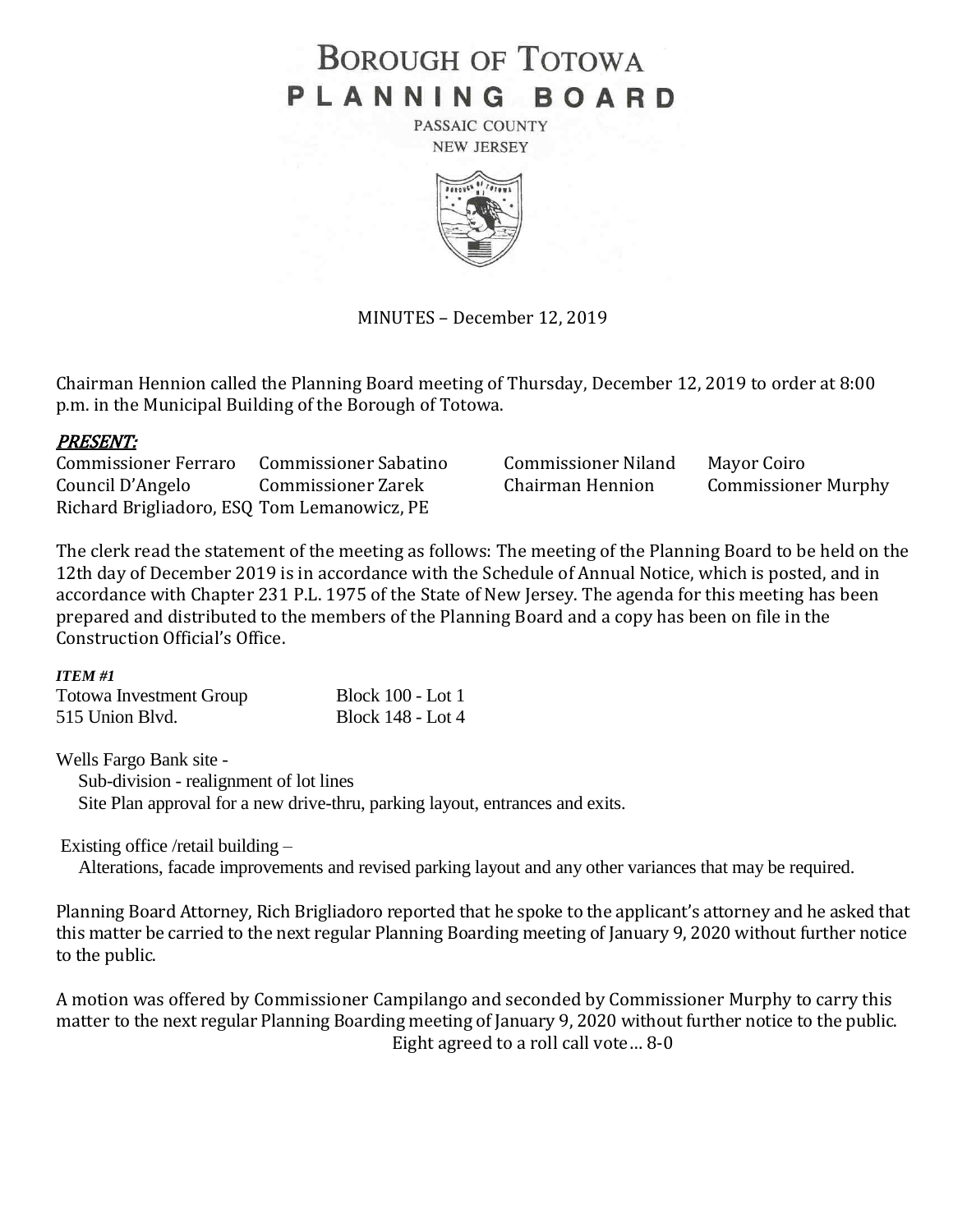. .

#### *ITEM #2*

Aldi, Inc. Block 174 – Lots 5&6 . Preliminary & Final Site Plan Approval 465 Route 46 West . Preliminary & Final Site Plan Approval 465 Route 46 West . . . For signage on front of bldg.

Applicant communicated that they were not ready and requested to be carried to the next regular Planning Board Meeting of January 9, 2020.

A motion was offered by Commissioner Campilango and seconded by Commissioner Murphy to carry this matter to the next regular Planning Boarding meeting of January 9, 2020 without further notice to the public. Eight agreed to a roll call vote… 8-0

| <b>ITEM #3</b>                 |                      |                    |
|--------------------------------|----------------------|--------------------|
| <b>RD</b> Nutrition Counseling | $Block 145 - Lot 12$ | Site Plan Approval |
| 547 Union Blvd.                |                      | Certificate of Use |

Julien Chamoun appeared requesting approval for occupancy of space for nutritional counceling. Mr. Chamoun indicated that RD Nutrition Counseling specializes in nutritional therapy and dietary education. The nature of the counseling business is in regard to diet and weight loss for patients.

Chairman Hennion read a letter of intent into the record. The anticipated hours of operation will be Monday through Friday from 11:00 a.m. to 2:00 p.m. and 5:00 p.m. to 7:00 p.m. The Saturday hours will be 9:00 a.m. to 3:00 p.m. There will be one (1) employee on-site, who is Mr. Chamoun.

Mr. Chamoun represented that patients come to him via referral by medical doctors as well as by word of mouth. In addition, he represented that the fee for services rendered is generally covered by insurance. However, patients without insurance are able to pay out of pocket for the diet and counseling services. The hours of operation will be Mr. Chamoun also testified that he is licensed by the American Dietetic Association. He also represented that his license is renewed every five (5) years.

With respect to signage, there is an existing exterior wall sign with the names of multiple tenants on it. The Applicant will be permitted by the landlord to place a sign in the space provided on the existing exterior wall mounted sign with other tenants at this building.

The meeting was opened up to members of the public and there were no members of the public present expressing an interest in this application.

A motion was offered by Commissioner Campilango and seconded by Commissioner Niland to approve the minor site plan as presented. This approval is subject to and contingent upon the following conditions and will be memorialized in a Resolution at a future date:

- 1. The construction of internal partitions, exits, entrances and fire safety devices are subject to and require the approval of the fire sub-code official, the fire inspector and the building inspector.
- 2. The applicant will supply the Chief of Police with an emergency contact list and will also obtain the approval of the Police Chief in regards to all alarms and security devices.
- 3. There will be no outside storage of equipment or materials.
- 4. The applicant will comply with the sign ordinances of the Borough of Totowa. The Applicant is permitted to install a sign on the glass door or glass window which signage shall not exceed 20% of the glass area.
- 5. The Applicant shall obtain and maintain any and all licenses, certificates or permits from any and all licensing authorities, including, but not limited to, the Borough of Totowa, County of Passaic, State of New Jersey or any federal agency.
- 6. The applicant will obtain the Totowa Borough Board of Health approval, if required, or from any other agency exercising jurisdiction over this matter.

Eight agreed to a roll call vote… 8-0